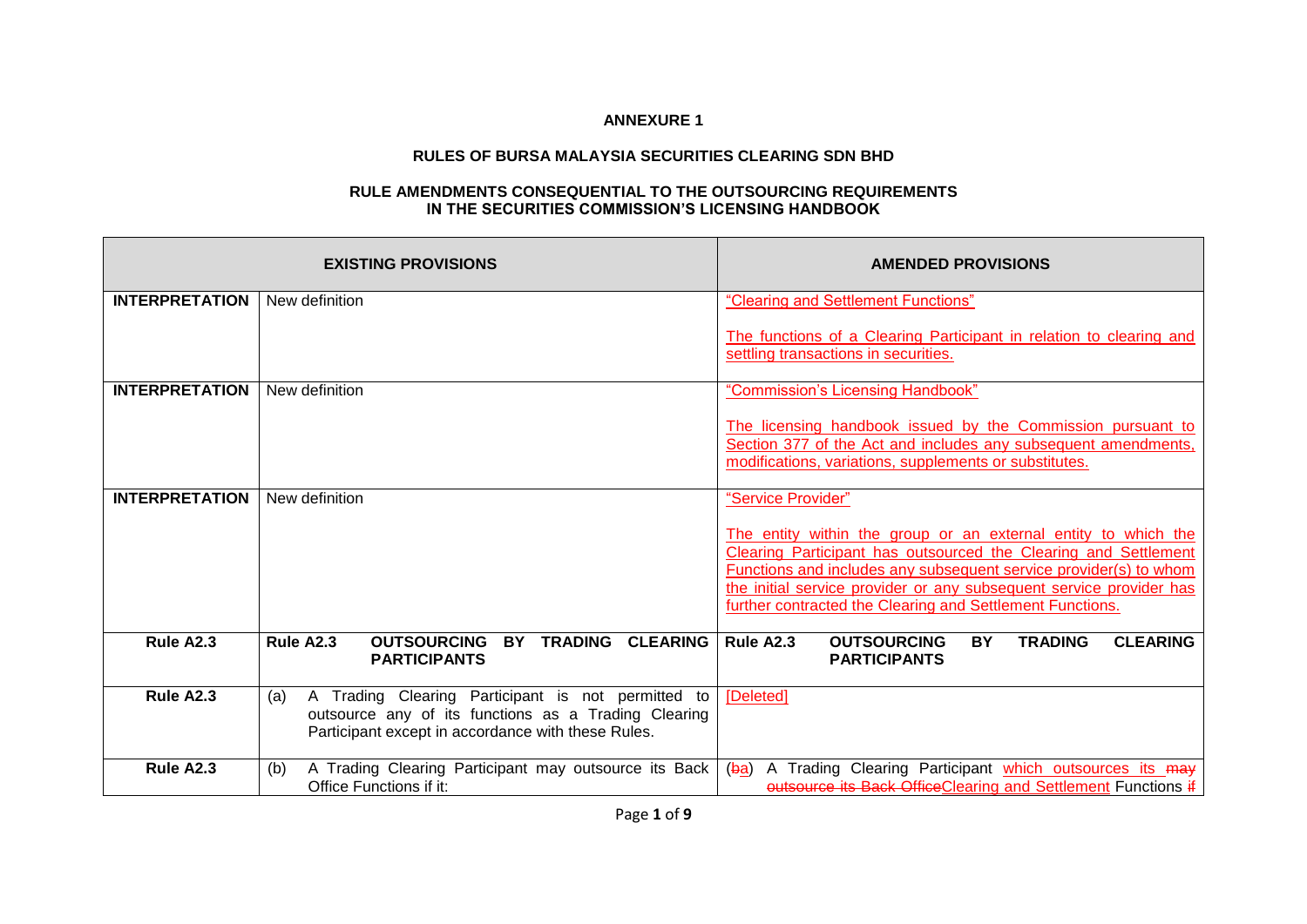|           | <b>EXISTING PROVISIONS</b>                                                                                                                                                                                                                                                                                                                                                                                                              | <b>AMENDED PROVISIONS</b>                                                                                                                                                                                                                                                                                                                                                                                                      |
|-----------|-----------------------------------------------------------------------------------------------------------------------------------------------------------------------------------------------------------------------------------------------------------------------------------------------------------------------------------------------------------------------------------------------------------------------------------------|--------------------------------------------------------------------------------------------------------------------------------------------------------------------------------------------------------------------------------------------------------------------------------------------------------------------------------------------------------------------------------------------------------------------------------|
|           | complies with the requirements that must be met<br>(i)<br>prior to the outsourcing as set out under the<br>Guidelines on Outsourcing as though the Trading<br>Clearing Participant is the market intermediary<br>mentioned in the Guidelines on Outsourcing; and                                                                                                                                                                        | itmust:<br>-compliesy with these Rules and the requirements that<br>must be met prior to the outsourcing as set out under<br>the-Commission's Guidelines-Licensing Handbook on<br>Outsourcing as though the Trading Clearing Participant<br>is the <b>CMSL</b> holder market intermediary mentioned in<br>the Commission's Licensing Handbook Guidelines on<br>Outsourcing; and                                                |
|           | has obtained the prior written approval of the<br>(ii)<br>Clearing House for any material outsourcing<br>arrangement as required under the Guidelines on<br>Outsourcing.                                                                                                                                                                                                                                                                | has obtained the prior written approval of the Clearing<br>House for any material outsourcing arrangement as<br>required under the Guidelines on Outsourcing.                                                                                                                                                                                                                                                                  |
| Rule A2.3 | In relation to paragraph 3.02 of the Guidelines on<br>(c)<br>Outsourcing, a Trading Clearing Participant may<br>outsource a Back Office Function that involves decision<br>making or interaction with clients where the function<br>relates to post trade, financing or custody services.                                                                                                                                               | [Deleted]                                                                                                                                                                                                                                                                                                                                                                                                                      |
| Rule A2.3 | A Trading Clearing Participant which has outsourced its<br>(d)<br>Back Office Functions under this Rule A2.3 must, in<br>relation to such functions:<br>comply with these Rules, the Guidelines on<br>(i)<br>Outsourcing (as though the Trading Clearing<br>Participant is the market intermediary mentioned in<br>the Guidelines on Outsourcing) and any directives<br>that may be issued by the Clearing House on this<br>matter; and | A Trading Clearing Participant which has outsourced its Back<br>(db)<br>Office Functions under this Rule A2.3 must, in relation to<br>such functions:<br>comply with these Rules, the Guidelines on Outsourcing<br>(as though the Trading Clearing Participant is the market<br>intermediary mentioned in the Guidelines on<br>Outsourcing) and any directives that may be issued by<br>the Clearing House on this matter; and |
|           | (ii)<br>ensure that its service provider or sub-contractor<br>complies with the Rules that are applicable to the<br>outsourced functions in the same manner as the                                                                                                                                                                                                                                                                      | ensure that its the sService pProvider(s) or sub-<br>contractor compliesy with the Rules that are applicable to<br>the outsourced functions in the same manner as the                                                                                                                                                                                                                                                          |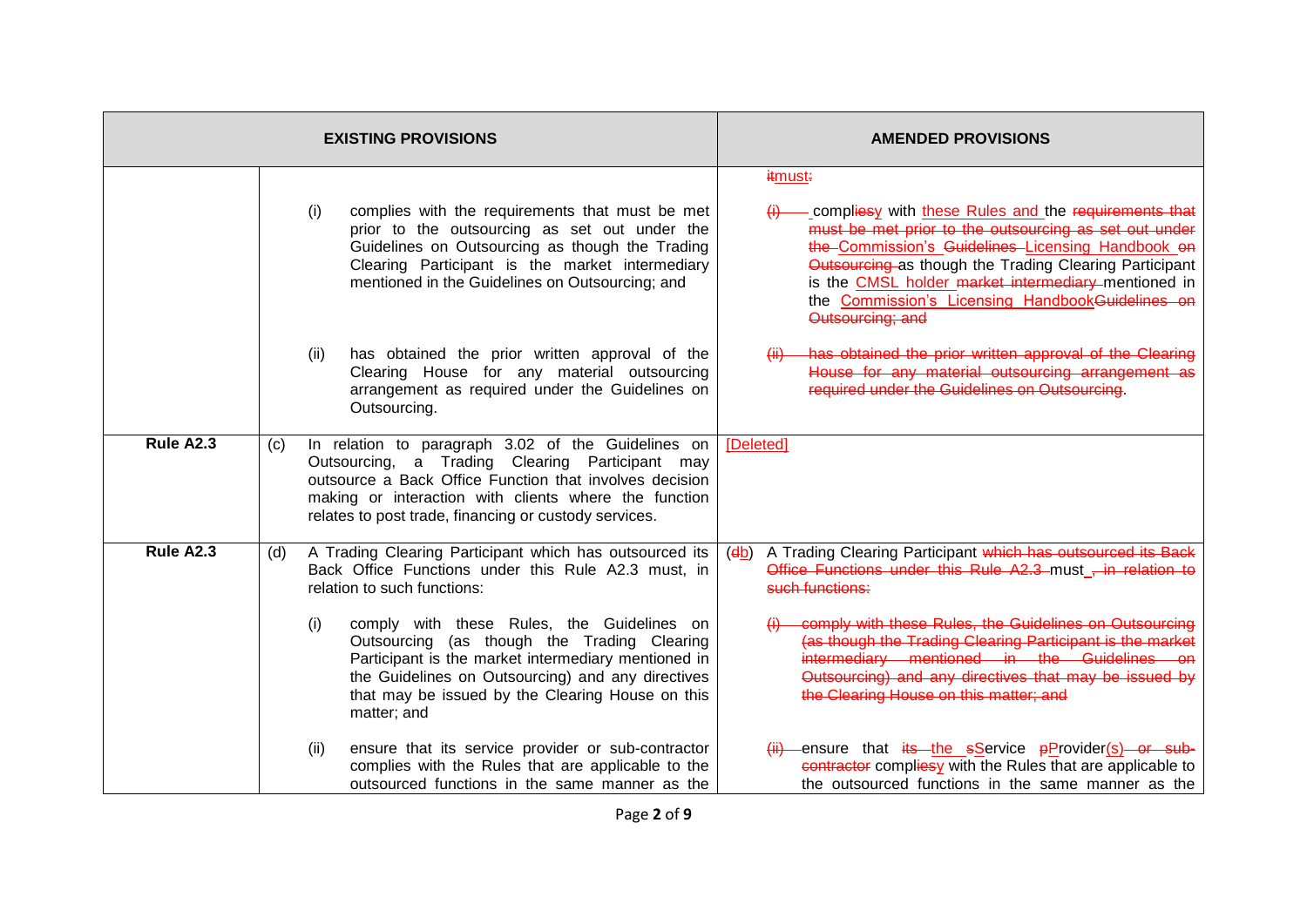| <b>EXISTING PROVISIONS</b> |                                                                                                                                                                                                                                                                                                                                                   | <b>AMENDED PROVISIONS</b>                                                                                                                                                                                                                                           |
|----------------------------|---------------------------------------------------------------------------------------------------------------------------------------------------------------------------------------------------------------------------------------------------------------------------------------------------------------------------------------------------|---------------------------------------------------------------------------------------------------------------------------------------------------------------------------------------------------------------------------------------------------------------------|
|                            | Trading Clearing Participant is required to.                                                                                                                                                                                                                                                                                                      | Trading Clearing Participant is required to.                                                                                                                                                                                                                        |
| Rule A2.3                  | New provision                                                                                                                                                                                                                                                                                                                                     | A Trading Clearing Participant remains accountable for all<br>$\left( c\right)$<br>outsourced Clearing and Settlement Functions and will be<br>held liable for any act or omission on the part of the Service<br>Provider which results in a breach of these Rules. |
| Rule A2.3                  | The Clearing House may, at any time, revoke any<br>(e)<br>approval given to the Trading Clearing Participant for its<br>material outsourcing or direct the Trading Clearing<br>Participant to discontinue the outsourcing of the Back<br>Office Functions, partly or wholly, for any reason<br>whatsoever.                                        | [Deleted]                                                                                                                                                                                                                                                           |
| Rule A2.3                  | For the purpose of this Rule, unless the context otherwise<br>(f)<br>requires:<br>"Back Office Functions" means back office functions<br>(i)<br>as defined under the Guidelines on Outsourcing.                                                                                                                                                   | [Deleted]                                                                                                                                                                                                                                                           |
|                            | "Guidelines on Outsourcing" means the "Guidelines"<br>(ii)<br>on Outsourcing For Capital Market Intermediaries"<br>issued by the Commission including subsequent<br>modifications,<br>amendments,<br>variations,<br>supplements or substitutes and any directives or<br>guidelines as may be issued pursuant to the<br>Guidelines on Outsourcing. | [Deleted]                                                                                                                                                                                                                                                           |
|                            | "service provider" has the same meaning as is<br>(iii)<br>assigned to it in the Guidelines on Outsourcing.                                                                                                                                                                                                                                        | [Deleted]                                                                                                                                                                                                                                                           |
|                            | "sub-contractor" means the service provider to<br>(iv)<br>whom the initial service provider has further<br>contracted the Back Office Functions.                                                                                                                                                                                                  | [Deleted]                                                                                                                                                                                                                                                           |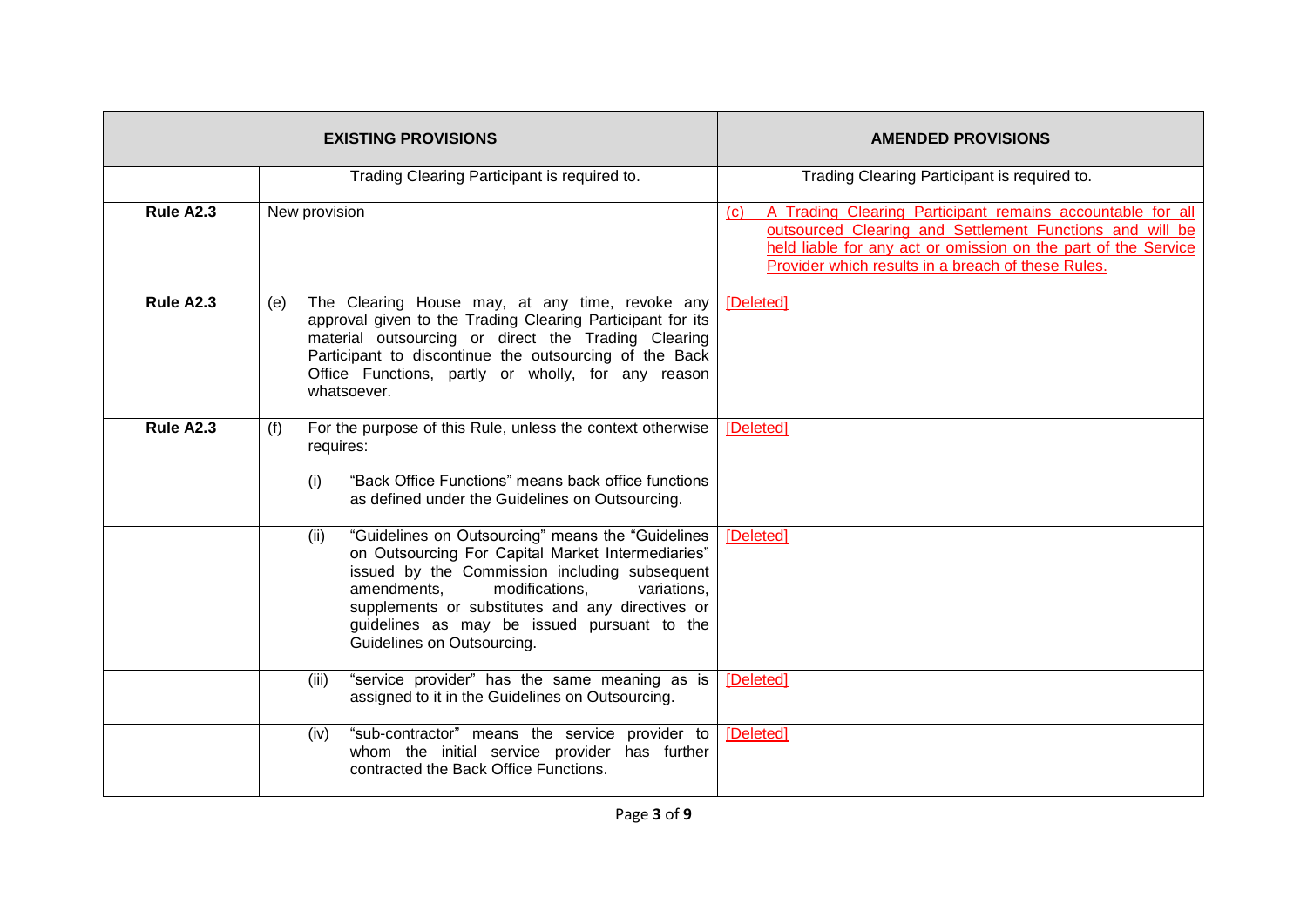|                       | <b>EXISTING PROVISIONS</b>                                                                                                                                                                                                                                                                                                                                                                                                                                                                                                                                                                                                         | <b>AMENDED PROVISIONS</b>                                                                                                                                                                                                                                                                                                                 |
|-----------------------|------------------------------------------------------------------------------------------------------------------------------------------------------------------------------------------------------------------------------------------------------------------------------------------------------------------------------------------------------------------------------------------------------------------------------------------------------------------------------------------------------------------------------------------------------------------------------------------------------------------------------------|-------------------------------------------------------------------------------------------------------------------------------------------------------------------------------------------------------------------------------------------------------------------------------------------------------------------------------------------|
| Rule A2.3             | $(g)$ (i)<br>This Rule is not applicable to a Trading Clearing<br>Participant which is an Investment Bank.<br>A Trading Clearing Participant which is an<br>(ii)<br>Investment Bank must instead comply with the<br>Guidelines on Investment Banks and such other<br>requirements of the Central Bank relating to the<br>matter.                                                                                                                                                                                                                                                                                                   | ( <del>g</del> d) (i)<br>This Rule is not applicable to a Trading Clearing<br>Participant which is an Investment Bank.<br>A Trading Clearing Participant which is an Investment<br>(ii)<br>Bank must instead comply with the Guidelines on<br>Investment Banks and such other requirements of the<br>Central Bank relating to the matter. |
| Rule B <sub>2.4</sub> | <b>OUTSOURCING BY NON TRADING</b><br>Rule B2.4<br><b>CLEARING PARTICIPANTS</b>                                                                                                                                                                                                                                                                                                                                                                                                                                                                                                                                                     | Rule B2.4<br><b>OUTSOURCING BY NON TRADING CLEARING</b><br><b>PARTICIPANTS</b>                                                                                                                                                                                                                                                            |
| Rule B2.4             | For the purposes of this Rule, unless the context otherwise<br>(a)<br>requires:<br>"Back Office Functions" in this rule encompasses only<br>(i)<br>the operational or administrative aspects of the<br>entity's functions as a Non Trading Clearing<br>Participant, including clearing and settlement of<br>transactions in securities involving the Non Trading<br>Clearing Participant's principal accounts and<br>transactions in securities involving the Non Trading<br>Clearing Participant's nominee accounts held for<br>locally incorporated companies which are wholly<br>owned by the Non Trading Clearing Participant; | [Deleted]                                                                                                                                                                                                                                                                                                                                 |
|                       | "service provider" means any entity which carries out  <br>(ii)<br>the outsourced Back Office Functions; and                                                                                                                                                                                                                                                                                                                                                                                                                                                                                                                       | [Deleted]                                                                                                                                                                                                                                                                                                                                 |
|                       | "sub-contractor" means the service provider to whom<br>(iii)<br>the initial service provider has further contracted the<br><b>Back Office Functions.</b>                                                                                                                                                                                                                                                                                                                                                                                                                                                                           | [Deleted]                                                                                                                                                                                                                                                                                                                                 |
| Rule B2.4             | (b) A Non Trading Clearing Participant is not permitted to<br>outsource any of its functions as a Non Trading Clearing<br>Participant except in accordance with this Rule.                                                                                                                                                                                                                                                                                                                                                                                                                                                         | [Deleted]                                                                                                                                                                                                                                                                                                                                 |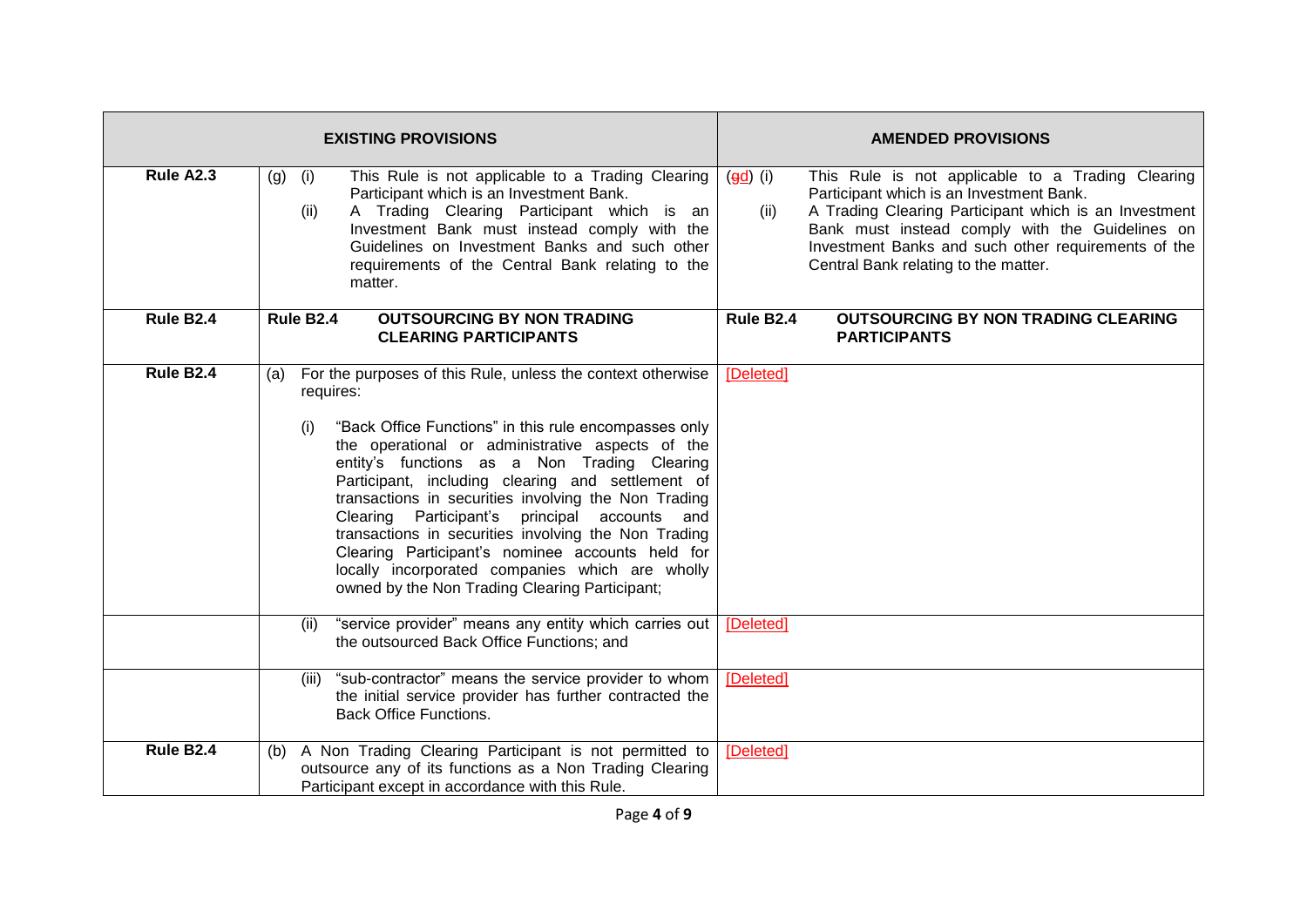|                       | <b>EXISTING PROVISIONS</b>                                                                                                                                                                                                                                                                                                                                            | <b>AMENDED PROVISIONS</b>                                                                                                                                                                                                                                                                                                                                                                                                                                                                                                                                                                           |
|-----------------------|-----------------------------------------------------------------------------------------------------------------------------------------------------------------------------------------------------------------------------------------------------------------------------------------------------------------------------------------------------------------------|-----------------------------------------------------------------------------------------------------------------------------------------------------------------------------------------------------------------------------------------------------------------------------------------------------------------------------------------------------------------------------------------------------------------------------------------------------------------------------------------------------------------------------------------------------------------------------------------------------|
| Rule B2.4             | A Non Trading Clearing Participant may outsource its Back<br>(C)<br>Office Functions relating to its function as a Non Trading<br>Clearing Participant to a service provider or a sub-<br>contractor provided that the Non Trading Clearing<br>Participant complies with the conditions set out in this Rule<br>B <sub>2.4</sub> .                                    | A Non Trading Clearing Participant which may outsources its<br>(ea)<br>Back Office Clearing and Settlement Functions relating to its<br>function as a Non Trading Clearing Participant to a sService<br>pProvider or a sub-contractor provided that the Non-Trading<br>Clearing Participant must complyies with the conditions set<br>out in this Rule B2.4.                                                                                                                                                                                                                                        |
| Rule B <sub>2.4</sub> | The Non Trading Clearing Participant must ensure that:<br>(d)<br>the service provider does not further assign the<br>(i)<br>Back Office Functions to a sub-contractor unless<br>the prior approval of the Non Trading Clearing<br>Participant is first obtained; and<br>the sub-contractor does not further assign the Back<br>(ii)<br>Office Functions to any party. | [Deleted]                                                                                                                                                                                                                                                                                                                                                                                                                                                                                                                                                                                           |
| Rule B2.4             | The Non Trading Clearing Participant must ensure<br>(e)<br>compliance by the service provider and if applicable, the<br>sub-contractor of all relevant requirements stipulated in<br>any provision in these Rules, agreement between the Non<br>Trading Clearing Participant and the Clearing House and<br>direction issued by the Clearing House.                    | The<br>Non Trading<br>Clearing<br>Participant must<br>(eb)<br>ensure<br>compliance by the sService pProvider(s) and if applicable, the<br>sub-contractor of all relevant requirements stipulated in any<br>provision in these Rules, agreement between the Non Trading<br>Clearing Participant and the Clearing House and direction<br>issued by the Clearing House.                                                                                                                                                                                                                                |
| Rule B2.4             | The Non Trading Clearing Participant will be deemed<br>(f)<br>liable as a principal in relation to any breach by the<br>service provider or the sub-contractor of any provision in<br>these Rules, agreement between the Non Trading<br>Clearing Participant and the Clearing House and direction<br>issued by the Clearing House.                                    | A Non Trading Clearing Participant remains accountable for<br>(f <sub>C</sub> )<br>all outsourced Clearing and Settlement Functions and will be<br>held liable for any act or omission on the part of the Service<br>Provider which results in a breach of these Rules. The Non<br>Trading Clearing Participant will be deemed liable as a<br>principal in relation to any breach by the service provider or<br>the sub-contractor of any provision in these Rules, agreement<br>between the Non Trading Clearing Participant and the<br>Clearing House and direction issued by the Clearing House. |
| Rule B2.4             | Any direction issued by the Clearing House and directed<br>(g)                                                                                                                                                                                                                                                                                                        | [Deleted]                                                                                                                                                                                                                                                                                                                                                                                                                                                                                                                                                                                           |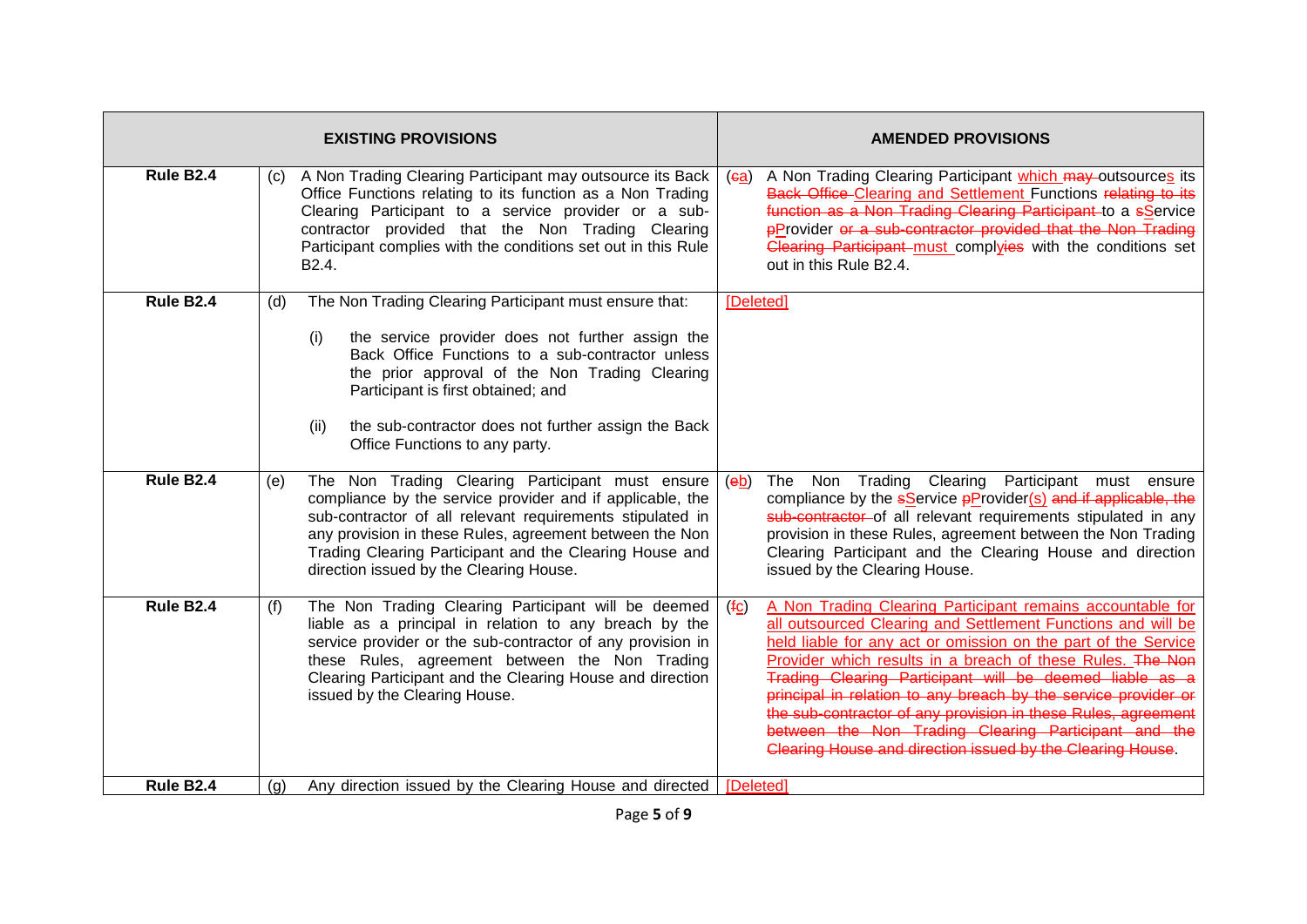|           |     | <b>EXISTING PROVISIONS</b>                                                                                                                                                                                                                                                                                                                                                                                                                                                                                                                                                                                                                                                                                                                                                                                                 |                    | <b>AMENDED PROVISIONS</b>                                                                                                                                                                                                                                                                                                          |
|-----------|-----|----------------------------------------------------------------------------------------------------------------------------------------------------------------------------------------------------------------------------------------------------------------------------------------------------------------------------------------------------------------------------------------------------------------------------------------------------------------------------------------------------------------------------------------------------------------------------------------------------------------------------------------------------------------------------------------------------------------------------------------------------------------------------------------------------------------------------|--------------------|------------------------------------------------------------------------------------------------------------------------------------------------------------------------------------------------------------------------------------------------------------------------------------------------------------------------------------|
|           |     | to the Non Trading Clearing Participant, where applicable,<br>is deemed to have also been issued and directed to the<br>service provider and the sub-contractor and shall be<br>regarded to be within the knowledge of the service<br>provider and the sub-contractor.                                                                                                                                                                                                                                                                                                                                                                                                                                                                                                                                                     |                    |                                                                                                                                                                                                                                                                                                                                    |
| Rule B2.4 | (h) | The Non Trading Clearing Participant must ensure that:<br>(i)<br>the service provider and if applicable, the sub-<br>contractor protects the confidentiality and security of<br>the documents and information of clients and that<br>the Non Trading Clearing Participant is immediately<br>notified of any breach of this requirement by the<br>service provider or the sub-contractor; and<br>the service provider and if applicable, the sub-<br>(ii)<br>contractor has policies and procedures in place to<br>maintain the confidentiality of clients' information<br>and where there is a need to do so pursuant to any<br>written law or contractual obligation, seek approval<br>for or notify clients that their information may be<br>disclosed to a service provider or a sub-contractor,<br>as the case may be. |                    | [Deleted]                                                                                                                                                                                                                                                                                                                          |
| Rule B2.4 | (i) | The Non Trading Clearing Participant must have in place<br>an insurance policy to protect it against any liability, loss<br>or damage arising from any action or omission of the<br>service provider and if applicable, the sub-contractor in<br>performing the said Back Office Functions.                                                                                                                                                                                                                                                                                                                                                                                                                                                                                                                                | $(i\underline{d})$ | The Non Trading Clearing Participant must have in place an<br>insurance policy to protect it against any liability, loss or<br>damage arising from any action or omission of the <i>sService</i><br>pProvider and if applicable, the sub-contractor(s) in<br>performing the said Back Office Clearing and Settlement<br>Functions. |
| Rule B2.4 | (i) | The Non Trading Clearing Participant must ensure that<br>the Clearing House or its agent shall at all times have<br>access to and be allowed to make copies of the books (as<br>defined in the Act) of the Non Trading Clearing                                                                                                                                                                                                                                                                                                                                                                                                                                                                                                                                                                                            | ( <u>je</u> )      | The Non Trading Clearing Participant must ensure that the<br>Clearing House or its agent shall at all times have access to<br>and be allowed to make copies of the books (as defined in the<br>Act) of the Non Trading Clearing Participant, or the sService                                                                       |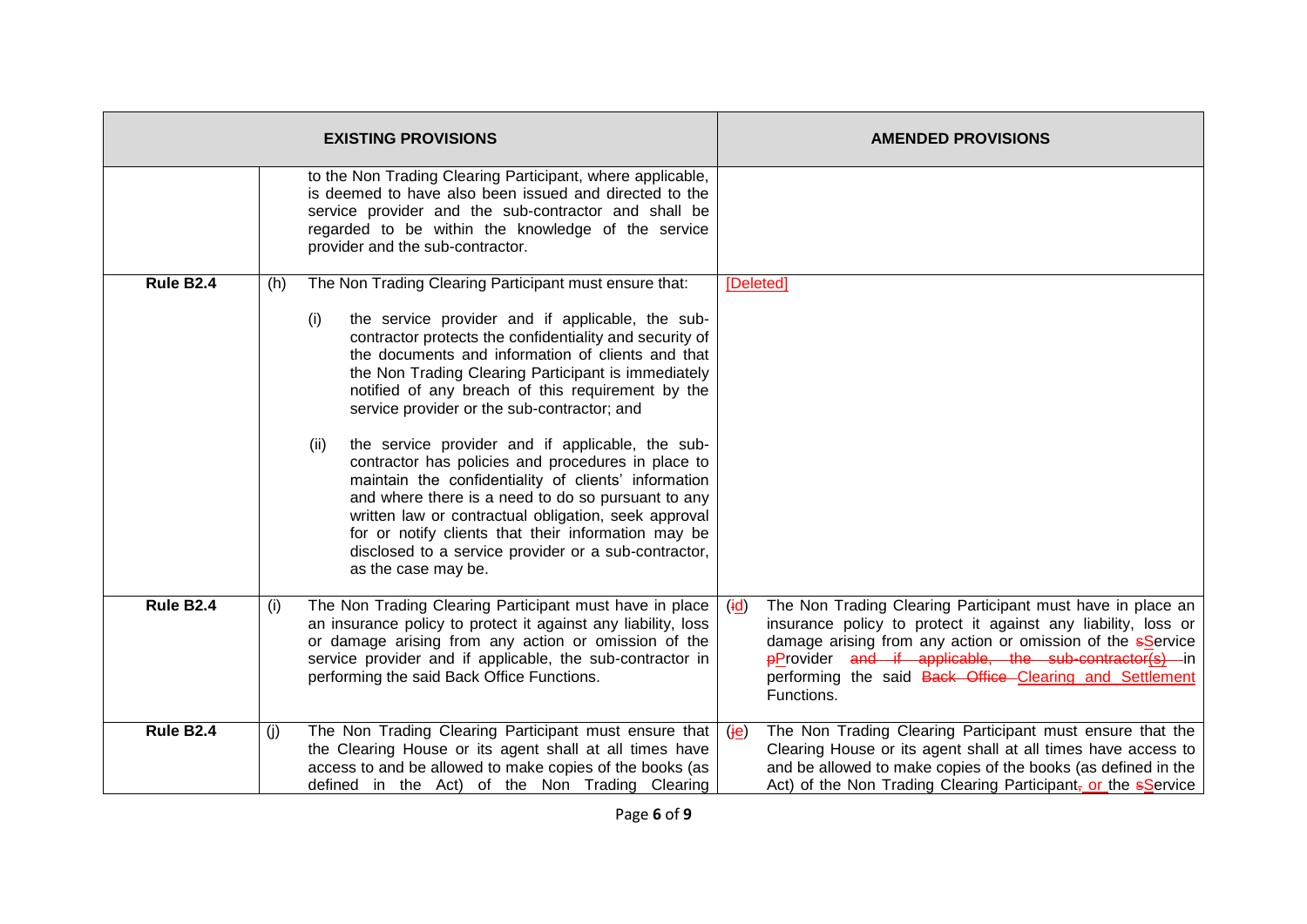|                       |     | <b>EXISTING PROVISIONS</b>                                                                                                                                                                                                                                                                                                                                                              |                 | <b>AMENDED PROVISIONS</b>                                                                                                                                                                                                                                                                                                                                                                                                                                                                                                                                                                                                                                                                                                                        |
|-----------------------|-----|-----------------------------------------------------------------------------------------------------------------------------------------------------------------------------------------------------------------------------------------------------------------------------------------------------------------------------------------------------------------------------------------|-----------------|--------------------------------------------------------------------------------------------------------------------------------------------------------------------------------------------------------------------------------------------------------------------------------------------------------------------------------------------------------------------------------------------------------------------------------------------------------------------------------------------------------------------------------------------------------------------------------------------------------------------------------------------------------------------------------------------------------------------------------------------------|
|                       |     | Participant, the service provider or the sub-contractor. The<br>Non Trading Clearing Participant shall procure a written<br>consent through a letter of undertaking from the service<br>provider or the sub-contractor to allow the Clearing House<br>or its agent to exercise its powers as stated above.                                                                              |                 | pProvider-or the sub-contractor. The Non Trading Clearing<br>Participant shall procure a written consent through a letter of<br>undertaking from the sService pProvider or the sub-contractor<br>to allow the Clearing House or its agent to exercise its powers<br>as stated above.                                                                                                                                                                                                                                                                                                                                                                                                                                                             |
| Rule B <sub>2.4</sub> | (k) | Save as otherwise approved by the Clearing House, a<br>Non Trading Clearing Participant must not commence<br>outsourcing of its Back Office Functions as permitted<br>under Rule B2.4(c) unless it has given prior notification to<br>the Clearing House of its intention to outsource                                                                                                  | (kf)            | Save as otherwise approved by the Clearing House, aA Non<br>Trading Clearing Participant must notify the Clearing House<br>within 2 weeks from the signing of the relevant agreement(s)<br>setting out the terms and conditions of the outsourcing<br>arrangement, including where applicable, the agreement<br>setting out the terms and conditions for sub-contracting the<br>Clearing and Settlement Functions to another Service<br>Provider ("relevant service level agreement(s)")<br>not<br>commence outsourcing of its Back Office Functions as<br>permitted under Rule B2.4(c) unless it has given prior<br>notification to the Clearing House of its intention to outsource.                                                           |
| Rule B <sub>2.4</sub> | (1) | The Non Trading Clearing Participant must notify the<br>Clearing House of the termination or any variation of the<br>services of the Non Trading Clearing Participant's service<br>provider or any sub-contractor not later than 10 Market<br>Days from the date of the termination or variation notice or<br>the effective date of termination or variation, whichever<br>the earlier. | $(\frac{1}{2})$ | The A Non Trading Clearing Participant must, in respect of the<br>outsourcing of the Clearing and Settlement Functions, notify<br>the Clearing House of:<br>the termination or any variation of the relevant service<br>level agreement(s) services of the; Non Trading Clearing<br>Participant's service provider or any sub-contractor or<br>any adverse development arising from or in connection<br>(ii)<br>with the outsourcing arrangement that could significantly<br>affect the Non Trading Clearing Participant,<br>within 2 weeks from the occurrence of such event<br>not later than 10 Market Days from the date of the termination<br>or variation notice or the effective date of termination<br>variation, whichever the earlier. |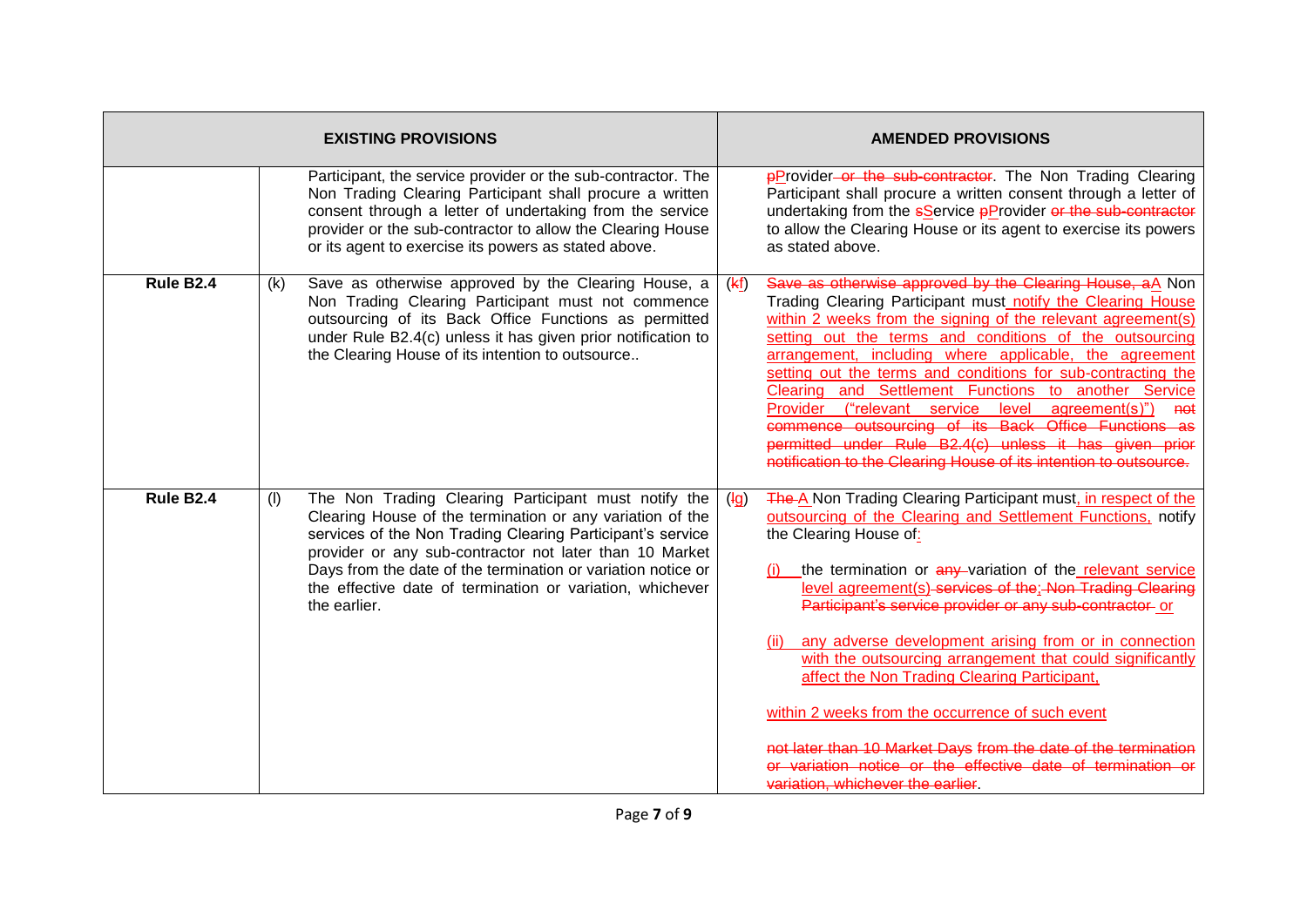|                       | <b>EXISTING PROVISIONS</b>                                                                                                                                                                                                                                                                            | <b>AMENDED PROVISIONS</b>                                                                                                                                                                                                                          |  |
|-----------------------|-------------------------------------------------------------------------------------------------------------------------------------------------------------------------------------------------------------------------------------------------------------------------------------------------------|----------------------------------------------------------------------------------------------------------------------------------------------------------------------------------------------------------------------------------------------------|--|
| Rule B <sub>2.4</sub> | Notwithstanding any provision in these Rules to the<br>(m)<br>contrary, the Clearing House may, where it deems fit,<br>revoke the right of the Non Trading Clearing Participant to<br>outsource its Back Office Functions pursuant to this Rule,<br>without assigning any reason for such revocation. | [Deleted]                                                                                                                                                                                                                                          |  |
| <b>Rule 3.1</b>       | <b>TERMINATION</b><br><b>OF</b><br><b>CLEARING</b><br><b>SUSPENSION,</b><br><b>PARTICIPANTSHIP AND OTHER DISCIPLINARY ACTIONS</b>                                                                                                                                                                     | <b>CLEARING</b><br><b>SUSPENSION,</b><br><b>TERMINATION</b><br><b>OF</b><br>PARTICIPANTSHIP AND OTHER DISCIPLINARY ACTIONS                                                                                                                         |  |
| <b>Rule 3.1.2</b>     | The following actions may be taken against any Clearing<br>Participant or SBL Participant/Agent who has been found to<br>have committed any of the acts of misconduct stipulated in Rule<br>3.1.1:                                                                                                    | The Clearing House may take any one or more of Tthe following<br>actions may be taken against any Clearing Participant or SBL<br>Participant/Agent who has been found to have committed any of the<br>acts of misconduct stipulated in Rule 3.1.1: |  |
|                       | (a) suspend or terminate its Clearing Participantship;                                                                                                                                                                                                                                                | [No change]<br>(a)                                                                                                                                                                                                                                 |  |
|                       | (b) suspend or terminate the SBL Participant/Agent as a SBL<br>Participant/Agent;                                                                                                                                                                                                                     | (b) [No change]                                                                                                                                                                                                                                    |  |
|                       | limit the activities or access of the Clearing Participant or<br>(C)<br>the SBL Participant/Agent to the services and facilities of<br>the Clearing House on such terms and for such period as<br>the Clearing House may in its sole discretion determine;                                            | (c) [No change]                                                                                                                                                                                                                                    |  |
|                       | impose on the Clearing Participant or the SBL<br>(d)<br>Participant/Agent a fine not exceeding five hundred<br>thousand ringgit (RM 500,000.00); and/or                                                                                                                                               | impose on the Clearing<br>Participant<br>(d)<br><b>SBL</b><br>the<br><b>or</b><br>Participant/Agent a fine not exceeding five hundred thousand<br>ringgit (RM 500,000.00); and/or                                                                  |  |
|                       | SBL<br>reprimand the Clearing Participant<br>the<br>(e)<br>or the control<br>Participant/Agent (private or public).                                                                                                                                                                                   | <b>SBL</b><br>the Clearing<br>reprimand<br>Participant<br>the<br>(e)<br>or<br>Participant/Agent (private or public); or                                                                                                                            |  |